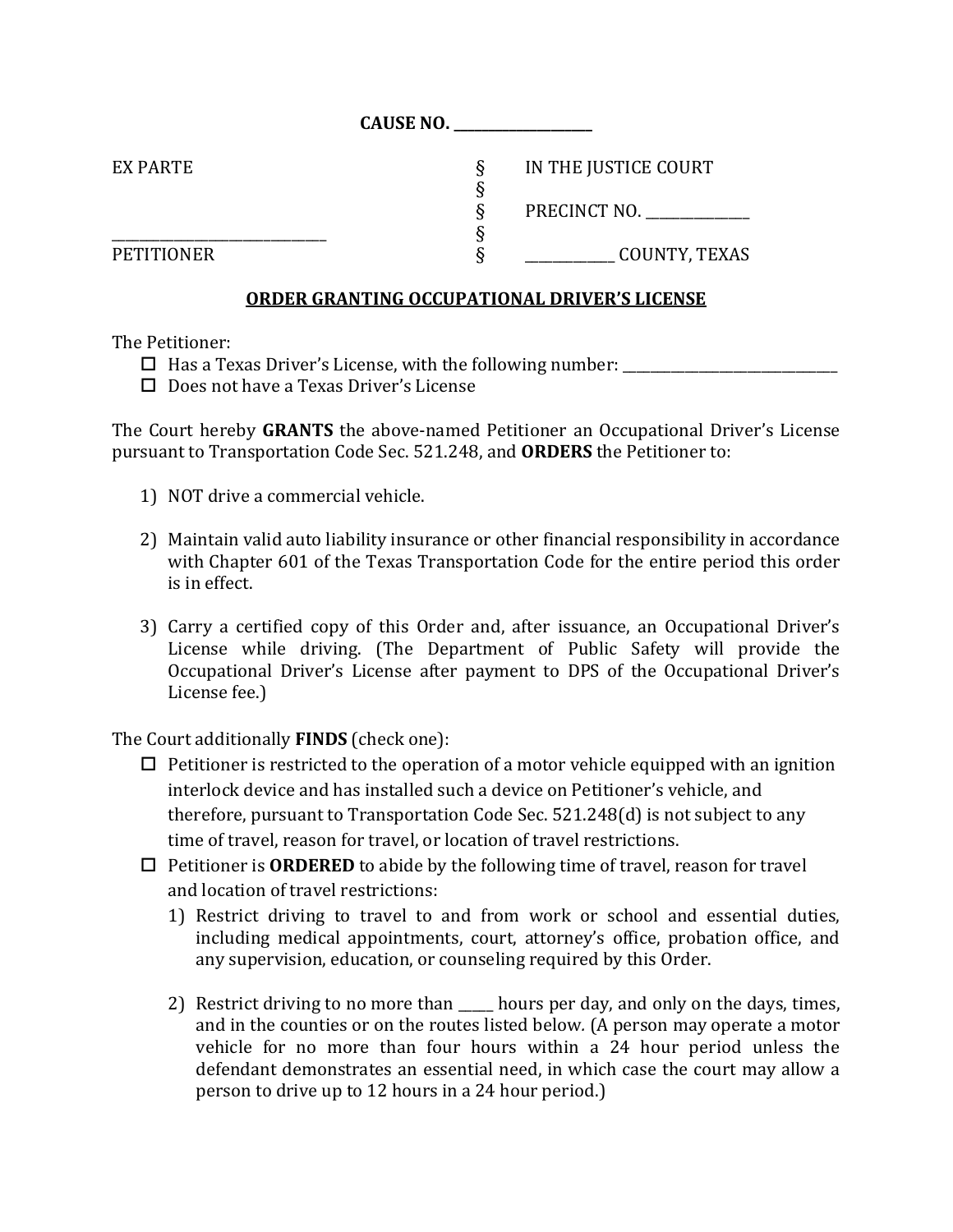| $\square$ Tuesday:                                    |  |
|-------------------------------------------------------|--|
|                                                       |  |
|                                                       |  |
|                                                       |  |
|                                                       |  |
|                                                       |  |
|                                                       |  |
|                                                       |  |
| 3) Restrict driving to the following counties/routes: |  |

\_\_\_\_\_\_\_\_\_\_\_\_\_\_\_\_\_\_\_\_\_\_\_\_\_\_\_\_\_\_\_\_\_\_\_\_\_\_\_\_\_\_\_\_\_\_\_\_\_\_\_\_\_\_\_\_\_\_\_\_\_\_\_\_\_\_\_\_\_\_\_\_\_\_\_\_\_\_\_\_\_\_\_\_\_\_\_\_\_\_\_\_\_ \_\_\_\_\_\_\_\_\_\_\_\_\_\_\_\_\_\_\_\_\_\_\_\_\_\_\_\_\_\_\_\_\_\_\_\_\_\_\_\_\_\_\_\_\_\_\_\_\_\_\_\_\_\_\_\_\_\_\_\_\_\_\_\_\_\_\_\_\_\_\_\_\_\_\_\_\_\_\_\_\_\_\_\_\_\_\_\_\_\_\_\_.

\_\_\_\_\_\_\_\_\_\_\_\_\_\_\_\_\_\_\_\_\_\_\_\_\_\_\_\_\_\_\_\_\_\_\_\_\_\_\_\_\_\_\_\_\_\_\_\_\_\_\_\_\_\_\_\_\_\_\_\_\_\_\_\_\_\_\_\_\_\_\_\_\_\_\_\_\_\_\_\_\_\_\_\_\_\_\_\_\_\_\_\_\_

## **ADDITIONAL CONDITIONS OF ORDER**

Petitioner must (check all that apply):

- $\Box$  Record dates, time, mileage, destinations, and reasons for travel in a travel log. Carry and update the travel log every time Petitioner drives, and show the log to any peace officer who asks to see it.
- $\Box$  Within  $\Box$  days of this order, attend the alcohol/drug counseling program listed below, and give the court clerk proof of attendance within that time period. Program: (Must be selected if Petitioner's license has been suspended under Chapter 524 or 724 of the Texas Transportation Code.)
- $\square$  Report to the court every  $\square$  days, demonstrating compliance with the order requiring attendance at the counseling program described above.
- $\Box$  Submit to testing for  $\Box$  alcohol  $\Box$  controlled substances every \_\_\_\_\_\_ days, to be conducted by the following entity: (May be selected only if Petitioner's license has been suspended under Chapter 524 or 724 of the Texas Transportation Code.)
- $\Box$  Submit to supervision by the local community supervision and corrections department to verify compliance with all terms of this order, and pay a monthly administrative fee of \$ as authorized by Government Code Sec. 76.015.
- $\Box$  NOT drive any vehicle unless it is equipped with an ignition interlock device, as required by Petitioner's existing restricted license or bond condition.